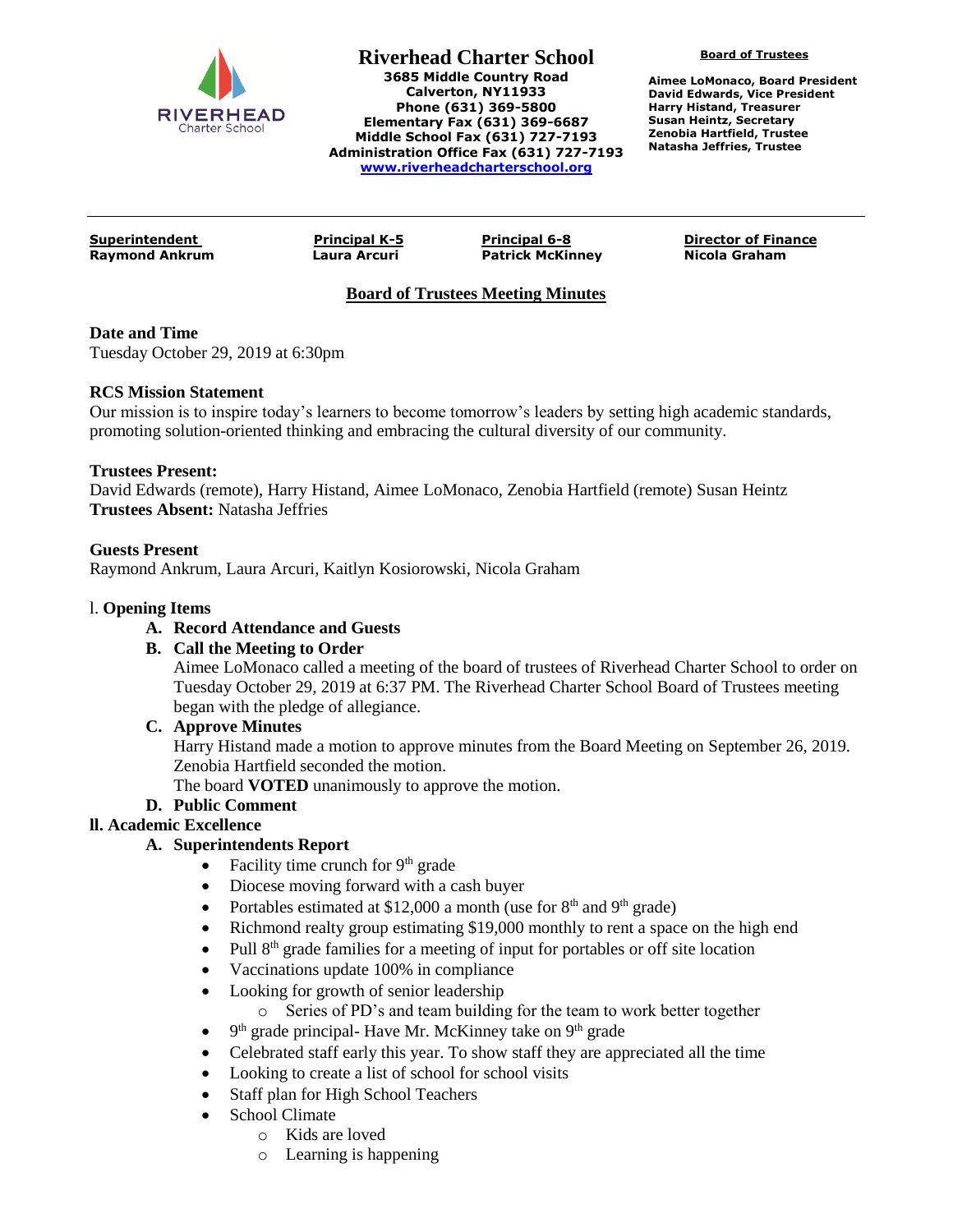

**Riverhead Charter School 3685 Middle Country Road Calverton, NY11933 Phone (631) 369-5800 Elementary Fax (631) 369-6687 Middle School Fax (631) 727-7193 Administration Office Fax (631) 727-7193 [www.riverheadcharterschool.org](http://www.riverheadcharterschool.org/)**

**Board of Trustees**

**Aimee LoMonaco, Board President David Edwards, Vice President Harry Histand, Treasurer Susan Heintz, Secretary Zenobia Hartfield, Trustee Natasha Jeffries, Trustee**

| Superintendent | <b>Principal K-5</b> | <b>Principal 6-8</b>    | <b>Director of Finance</b> |
|----------------|----------------------|-------------------------|----------------------------|
| Raymond Ankrum | Laura Arcuri         | <b>Patrick McKinney</b> | Nicola Graham              |
|                |                      |                         |                            |

- o Invite the board to come visit the school while school is in session
- o RCS will be submitting for a grant to the Charter School Growth Fund

**Susan Heintz** made a motion upon the recommendation of the superintendent of schools the board accepts the annual independent audit report for fiscal year end June 30, 2019 by Cerini and Associates firm in accordance with generally accepted auditing standards and management letter. **Harry Histand** seconded the motion.

The board **VOTED** unanimously to approve the motion.

**Harry Histand** made a motion upon the recommendation of the superintendent of schools to request an enrollment increase to 800 students for 2020-2021 and 900 students for 2021-2022.

**Susan Heintz** seconded the motion.

The board **VOTED** unanimously to approve the motion.

**Susan Heintz** made a motion upon the recommendation of the superintendent of schools the board allocates the director of finance to explore temporary high school facilities options not to exceed 21k a month.

**Harry Histand** seconded the motion.

The board **VOTED** unanimously to approve the motion.

**Susan Heintz** made a motion upon the recommendation of the superintendent of school the board approves to bring back the RCS student podcast.

**Zenobia Hartfield** seconded the motion.

The board **VOTED** unanimously to approve the motion.

- **lll. CEO Support and Evaluation**
- **IV. Development**
- **V. Facility**
- **IV. Finance**

#### **Director of Finance Report**

- o Cash accounts healthy
- o 593 students enrolled.
- o 95.6% Attendance

#### **VII. Governance**

#### **A. Cerini & Associates Presentation**

- Ken Cerini presented the external auditors report
- RCS has an upward trend across the board financially
- Most monies coming in are going back to the students
- Good Financial position for next leap
- 12 million in property assets
- 21 million in bond debts/accounts payable
- 10 million net asset without donor restriction